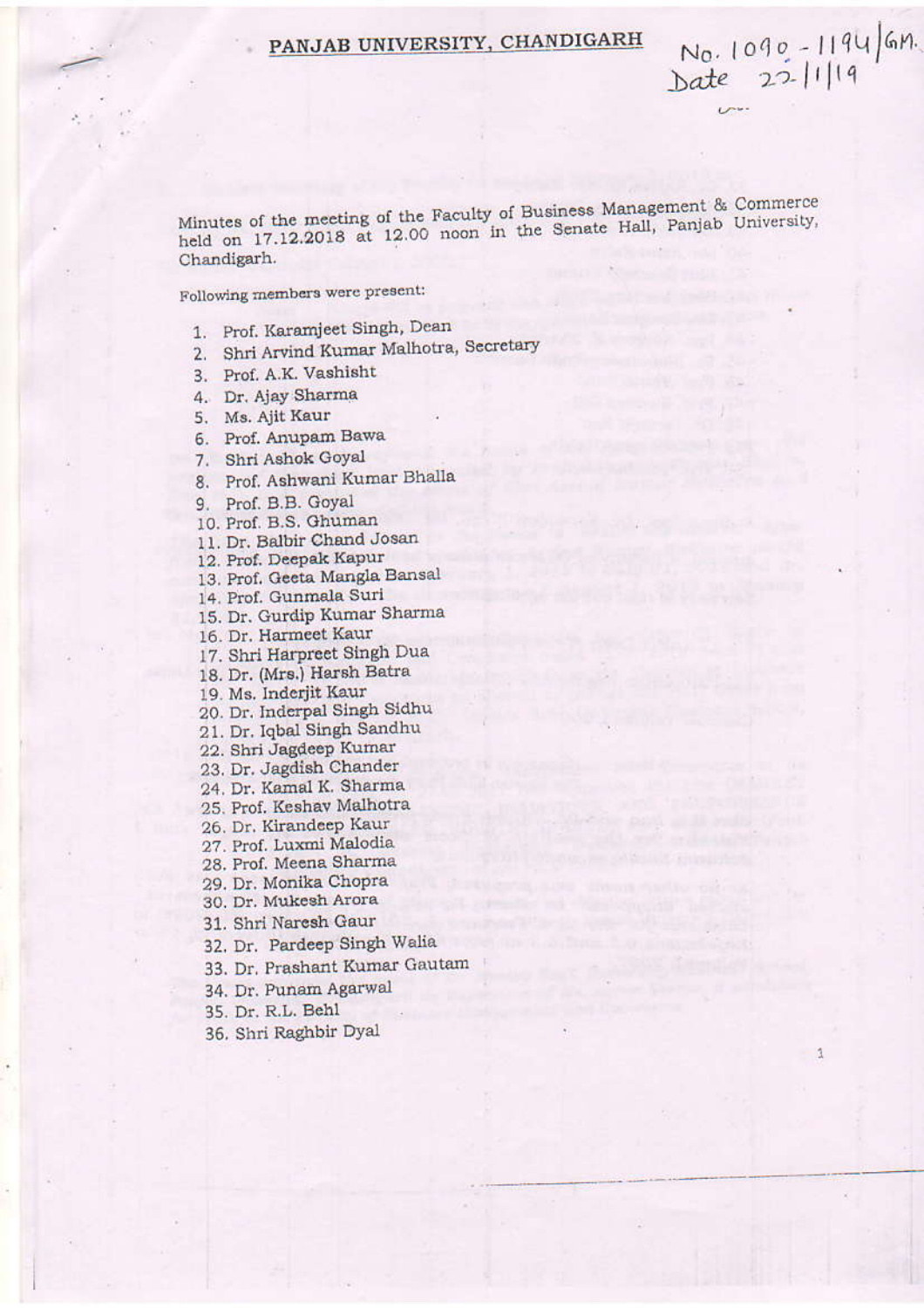37. Dr. Rajesh Kumar Mahajan.

38. Prof. Ravi Inder Singh

39. Ms. Renu Arora

40. Ms. Renu Kalra

41. Shri Sandeep Kumar

42. Shri Sandcep Singh

43. Ms. Sangam Kapoor

44. Prof. Sanjeev K. Sharma

45. Dr. Shaminder Singh Sandhu

46. Prof. Smriti Sood

47. Prof. Suveera Gill

48. Dr. Taranjit Rao

49. Prof. Upasna Joshi

50. Prof. Vandna Maini

At the outset, Dr. Karamjeet Singh, the Dean welcomed the rusmbers meeting of Faculty of Business Management & Commerce and requeste Secretary to read out the agenda items.

To clect Dean of the Faculty for the term February 1, 2019 to Jar 1.

31, 2020 under Regulations 6.1 and 6.3 at page 49 of the Panjab Unive

Calendar Volume I, 2007.

Names will be proposed and seconded on the floor of the Note: The election shall be by the system of Simple Majority Vota

Shrl H.S. Dua and Dr. Mukesh Arora proposed the name of Prof. Ee Malhotra for the position of Dean and Shrt Ashok Goyal and 1 Ashwani Bhalla seconded his name.

As no other name was proposed, Prof. Keshav Malhotra was deck elected unopposed as Dean, Faculty of Business Management Commerce for the term February 1, 2019 to January 31, 2020 us Regulations 6.1 and 6.3 at page 49 of the Panjab University, Caler Volume I, 2007.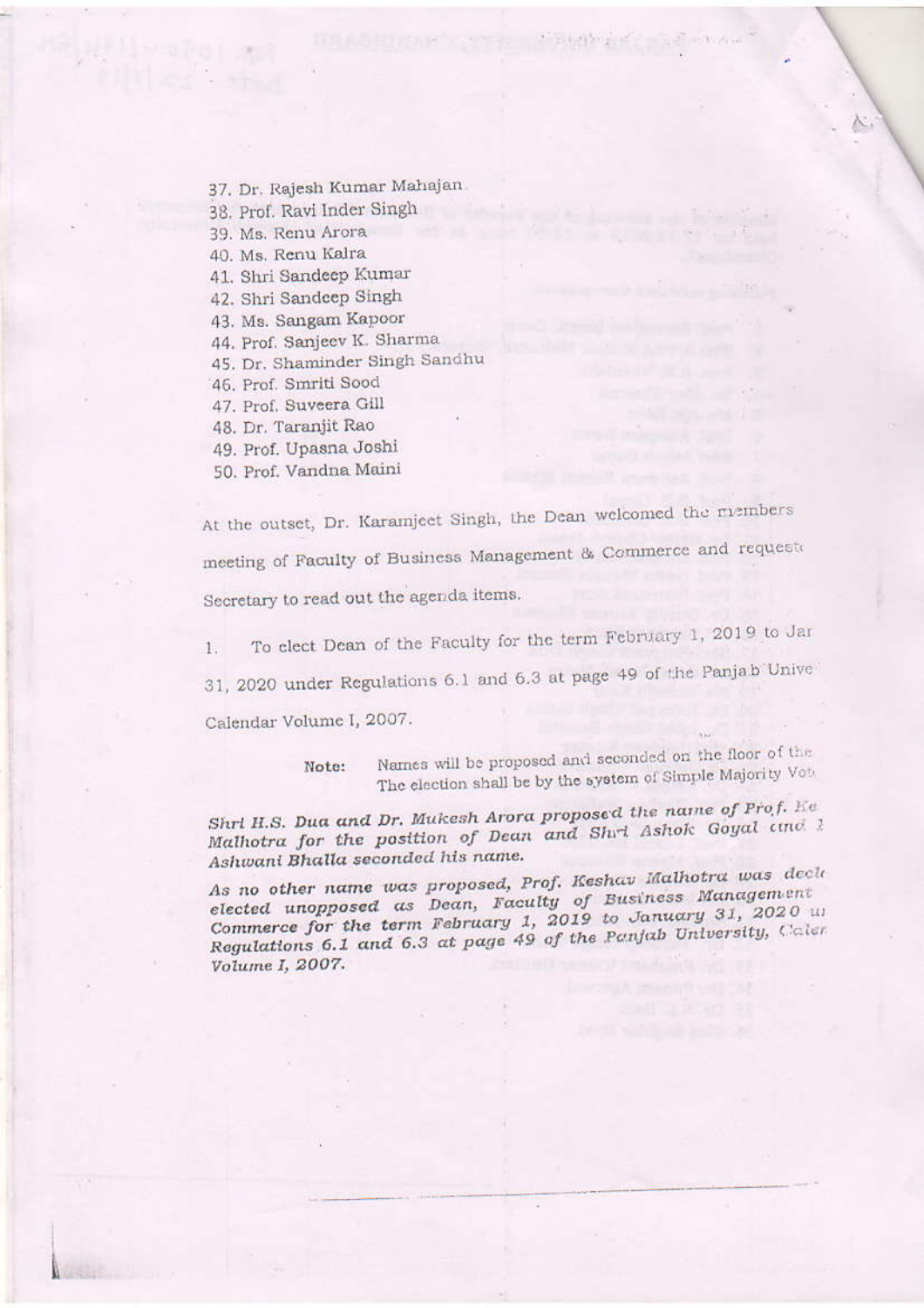To elect Secretary of the Faculty for the term February 1, 2019 to  $2.$ 

January 31, 2020 under Regulations 6.2 and 6.3 at page 49 of Panjab

University, Calendar Volume I, 2007.

Note:

Names will be proposed and seconded on the floor of the House. The election shall be by the system of Simple Majority Vote.

Dr. Jagdeep Kumar proposed the name of Dr. Alay Sharma for the position of Secretary and seconded by Prof. Ashwani Kumar Bhal.'a. Shri H.S. Dua proposed the name of Shri Arvind Kumar Malhotra and Shri Naresh Gaur seconded his name.

The Dean gave five minutes to the House to resolve the matter. After five minutes it was decided that Shri Arvind Kumar Malhotra would continue as Secretary from February 1, 2019 to July 31, 2019 and Dr. Ajay Sharma would be the Secretary w.e.f. August 1, 2019 to January 31, 2020.

To consider the recommendation of the Research Board in  $3.$ Business Management and Commerce dated 11.07.2018 (para 7) that Ms. Agrim Verma a candidate for Ph.D in the Faculty of Business Management and Commerce be allowed to change her Ph.D Guide from Prof. Manoj K. Sharma to Dr. Monica Bedi, University Business School, Panjab University Chandigarh.

- The Faculty of Business Management and Commerce at its Note: il meeting held on 27.03.2017 has approved the title (MARKET STRUCTURE, STRATEGIC BEHAVIOUR AND PERFORMANCE OF TWO WHEELER INDUSTRY IN INDIA) and supervisor (Prof. Manoj K. Sharma University Business School, Panjab University Chandigarh) of her Ph.D thesis.
	- Prof. Manoj K. Sharma has given her no objection in this regard and Dr. ii) Monica Bedi, University Business School, Panjab University Chandigarh has given her consent.

3

The House approved the name of Dr. Monica Beal, University Eusiness School, Panjab University Chandigarh as Supervisor of Ms. Agrim Verma, a candidate for Ph.D. in the Faculty of Business Management and Commerce.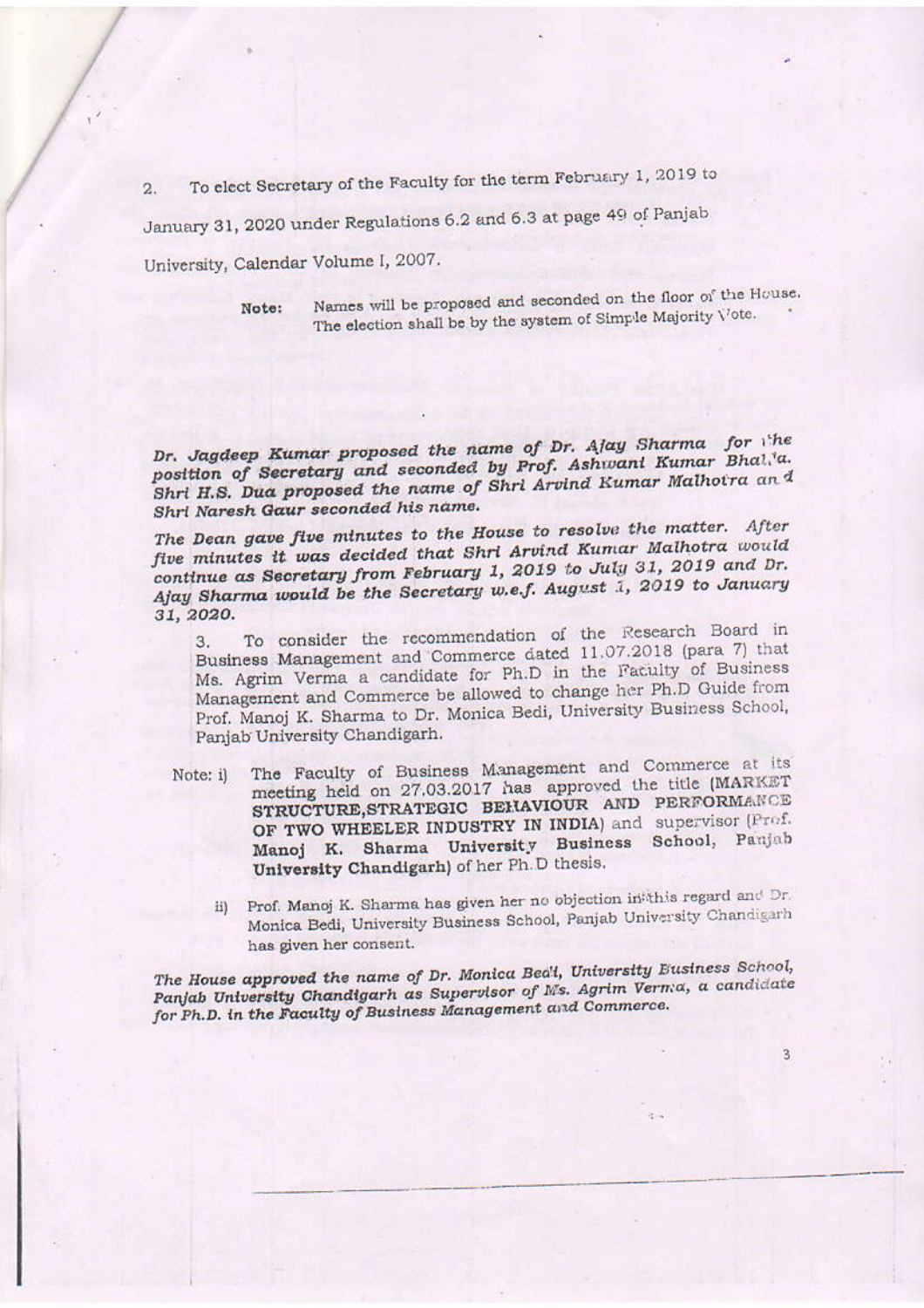- 4. To consider the recommendation of the Research Board in Business Management and Commerce dated 25.09.2018 (para 3) that Ms. Manpreet Kaur, a candidate for Ph.D in the Faculty of Business Management and Commerce be allowed to do Ph.D under the supervision of Prof. Luxmi only, instead of Prof. Manoj K.Sharma and Prof. Luxmi, University Business School, Panjab University Chandigarh.
	- Note: i) The Faculty of Business Management and Commerce at its meeting held on 16.12.2014 has approved the title (ANALYSIS PRIVATE HIGHER EDUCATION IN NORTH INDIA: A STUDY ' CONTEXT OF MANAGEMENT INSTITUTIONS) and supervi (Prof. Manoj K. Sharma and Prof. Luxmi), University Busin School, Panjab University Chandigarh) of her Ph.D thesis.
		- 1. ii) Prof. Manoj K. Sharma and Prof. Luxmi, Univera Business School, Panjab University Chandigarh has given their consent in this regard.

The House approved the name of Prof. Luxmi, University Business Scho Panjab University Chandigarh as the sole Supervisor of Ms. Manpreet Kaur candidate for Ph.D. in the Faculty of Business Management and Commerce.

To consider the recommendation of the Combined Committee to discharge function of Board of Studies in Tourism Management and Hotel Administration da 25.09,2018 that the outlines of test, syllabi and courses of reading 1st and Semester for the following courses for the session 2019-20 be approved as appendix:

1. Bachelor of Hotel Management and Catering Technology (BHMCT)

2. Bachelor of Tourism and Travel Management (BTTM)

Note: The syllabus of 3rd to 8th semester for the above said courses for the seash 2019-20 will remain the same as for the session 2018-19.

#### The item was approved.

6. To consider the recommendation of the Combined Committee to discharge the function of Board of Studies in Tourism Management and Hotel Administration date

4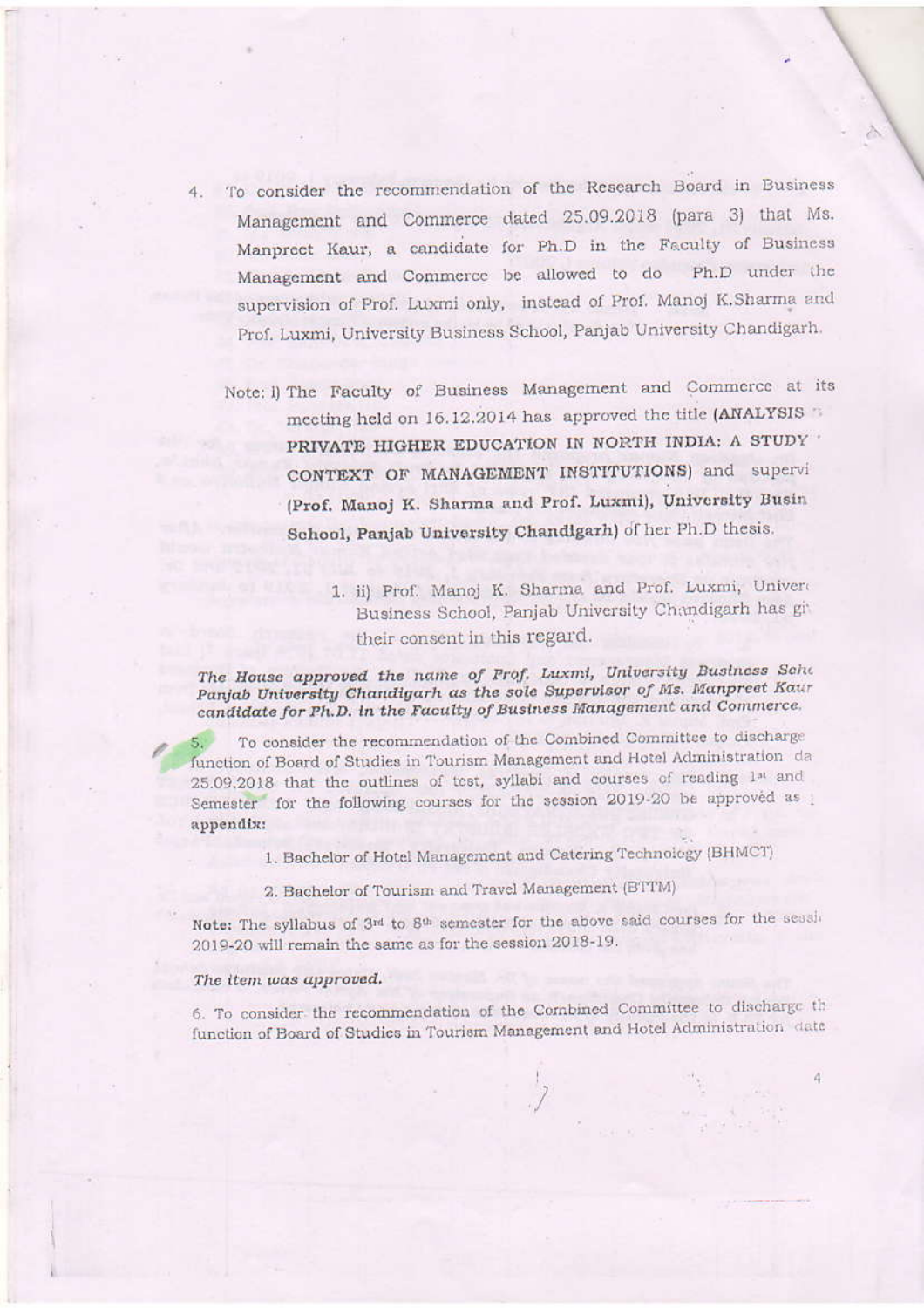25.09.2018 that the outlines of test, syllabi and courses of reading for the following courses for the session 2019-20 will remain the same as for the session 2013-19.

- 1. Hospitality Management (Under College Community Scheme)
- 2. Travel and Tourism (Under College Community Scheme)

The members pointed out that the above mentioned courses are under community college scheme and not under College community scheme as mentioned in the agenda, to which the house agreed.

# The item was approved.

To consider the recommendation of the Postgraduate Board of Studies in Business Management and Commerce dated 26.09.2018 that the outlines of test, syllabi and courses of reading for the following courses for the session 2019-20 will remain the same as per the session 2018-19:

- $M.B.A.$ 1
- $M.B.A.(H.R.)$  $\overline{2}$
- $M.B.A.(I.B.)$ 3
- **MBAfEX**  $\overline{4}$
- M.Com (Hons.)  $\overline{5}$
- M.Com. for Colleges / USOL/University 6
- M.Com Accounting and Finance  $\overline{7}$
- M.Com (Business Economics) 8
- M.Com (Business Innovation)  $Q$
- MBA (Retail Management) 10

MBA (Banking & Insurance Management)  $11$ 

MBA (Information Tech. and Telecommunication Mgt.) 12

MBA (Infrastructural Management) 13

MBA (Pharmaceutical Management) 14

- MBA (Hospital Management) 15
- **MBA** Executive 16
- M. Com (Entrepreneurship and Family Business) 17
- P G. Diploma in Personal Management and Labour Welfare. 18

 $\vec{5}$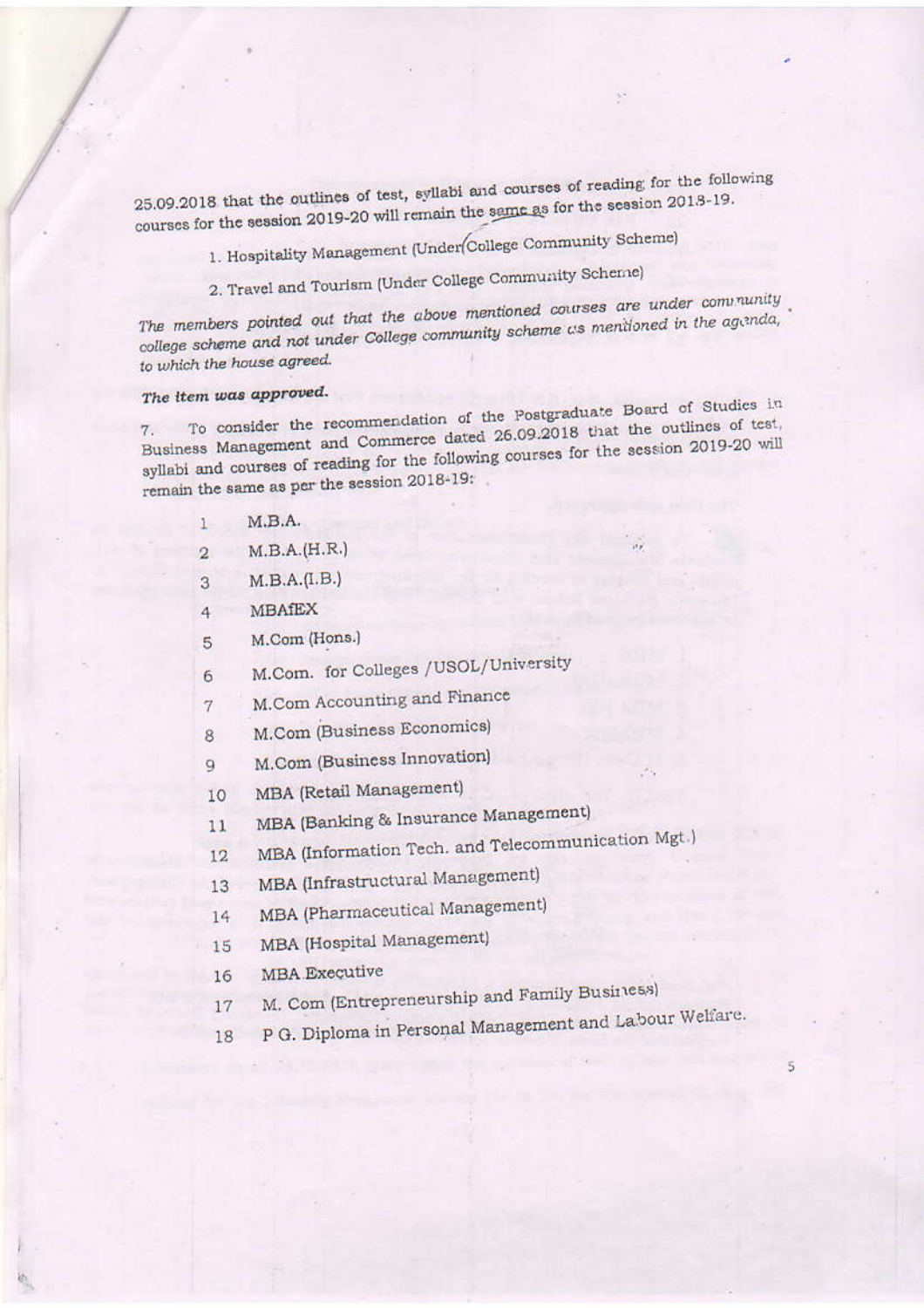- P.G. Diploma in Marketing Management 19
- P.G. Diploma in International Trade 20
- P.G. Diploma in Export Management  $21$
- P.G. Diploma in International Business (Off Campus)  $22$
- P.G. Diploma in International Business (Innovative Programme) 23
- P.G. Diploma in Tourism and Travel Management 24

In the discussion, Prof. B.S. Ghuman pointed out that the References for the different subjects should include the year of publication of the text book/edition of the text book prescribed therein.

#### The item was approved.

To consider the recommendation of the Postgraduate Board of Studies in  $8.5$ Business Management and Commerce dated 26.09.2018 that the outlines of test, syllabi and courses of reading for the following courses related to Honour School at University Business School w.e.f the academic session 2019-20 for 1st year students be approved as per appendix :

- 1. MBA
- 2. MBA (HR) ·
- 3. MBA (IB)
- 4. MBAfEX
- 5. M.Com (Hons.)
- Note: 1. The syllabus of 3rd and 4th semester for the above said courses the academic session 2019-20 will remain same as per the for session 2018-19 for UBS also.
	- 2. The Postgraduate Board of Studies in Business Management and Commerce dated 26.09.2018 has authorized the Chairpersonto finalise the scheme and syllabus of above said courses and **UBS** Chairperson has sent the syllabus duly approved by the the Academic Committee dated 23.10.2018 and 06.11.2018.

6

Prof. Ravi Inder Singh wanted a clarification whether the Hons. School at University Business School, Punjab School Chandigarh would include University Business School, P.U.R.C. Ludhiana also. Prof. Deepak Kapur, Chairperson, University Business School clarified that the Hons. School at University Business School, P.U., Chandigarh has been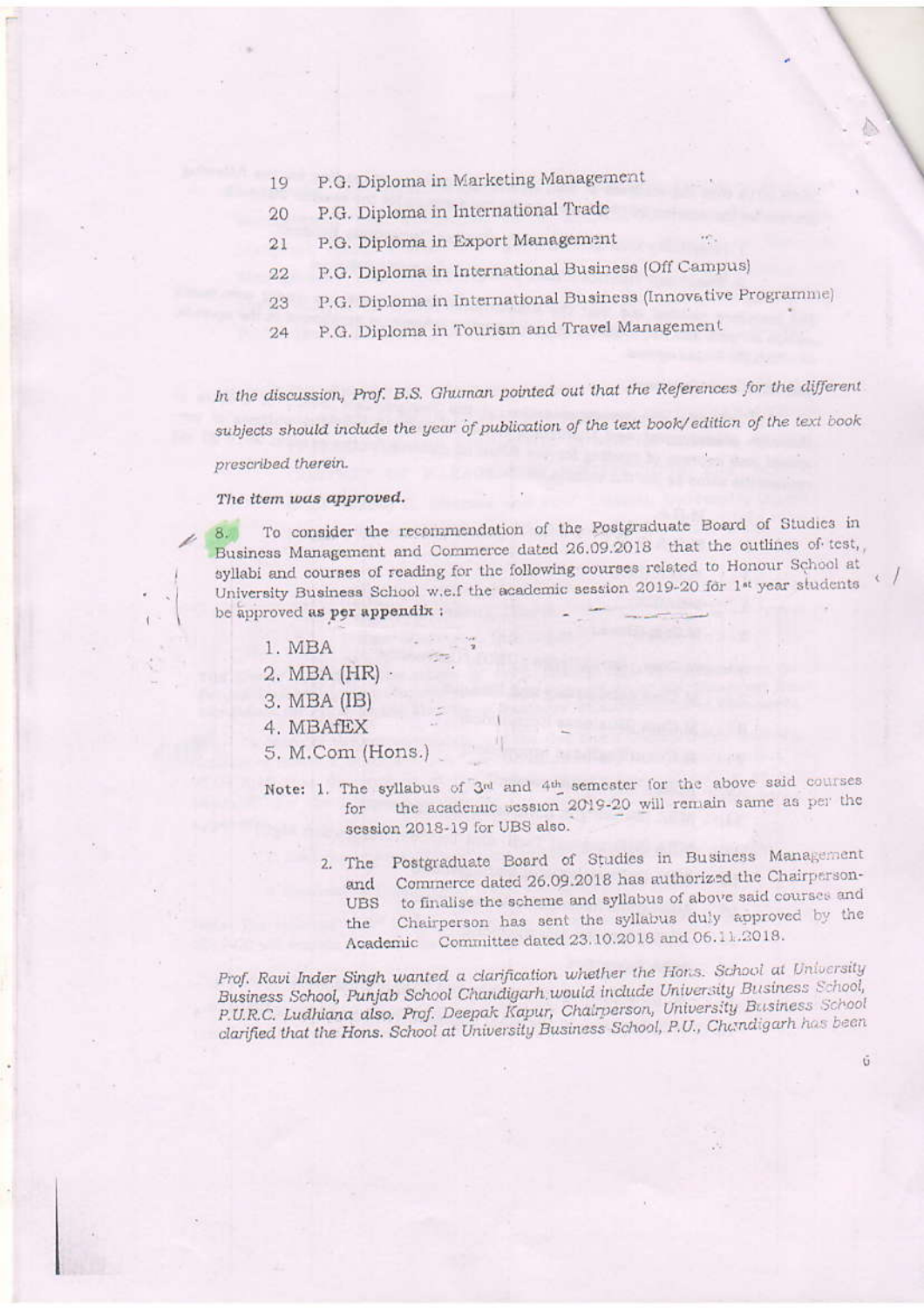approved by the Academic Council of the P.U. at its meeting held on 26.6.2018. Shri Ashok Goyal added that University Business School, P.U., Chandigarh and University Business School, PURC Ludhiana, are two separate institutes and whatever is applicable to University Business School, P.U., Chandigarh does not become automatically applicable to University Business School PURC, Ludhiana. UBS, Ludhiana, if it so desires, may send a proposal for consideration to the appropriate aoverning bodies of P.U.

#### The item was approved.

To consider the recommendation of the Undergraduate Board of Studies in 9. Commerce dated 08.10.2018 (para 2)that the outlines of test, syllabi and courses of reading for the following undergraduate courses for the session 2019-20 will remain the same as for the session 2018-19.

- i) B.Com. (General and Hons.)
- ii) B.B.A.

## iii) Vocational Courses (Now as Elective Subject) :-

- (a) Advertising Sales Promotion and Sales Management
- (b) Foreign Trade Practice & Procedures
- (c) Office Management and Secretarial Practice
- (d) Principles Practice of Insurance
- (e) Tax Procedure and Practice
- Retail Marketing  $(f)$
- If Panjab University implements Choice Based Credit System (CBCS)  $Note: i)$ the same syllabi approved by the Academic Council dated 21.06.2017 be implemented for B.Com.(General and Hons) and B.B.A. (1\*86 2<sup>nd</sup> Semester) w.e.f the session 2019-20. The outlines of test, syllabi and courses of reading of B.Com.(General and Hons) (3rd and 6th Semester) and B.B.A. (3rd and 6th Semester) for the session 2019-20 will remain the same as for the session 2018-19.

#### The item was approved.

To consider the recommendation of the Undergraduate Board of Studies in 10. Commerce dated 08.10.2018 (para 3)that the outlines of test, syllabi and courses of reading for the following Vocational courses (1st to 6th) for the session 2019-20 will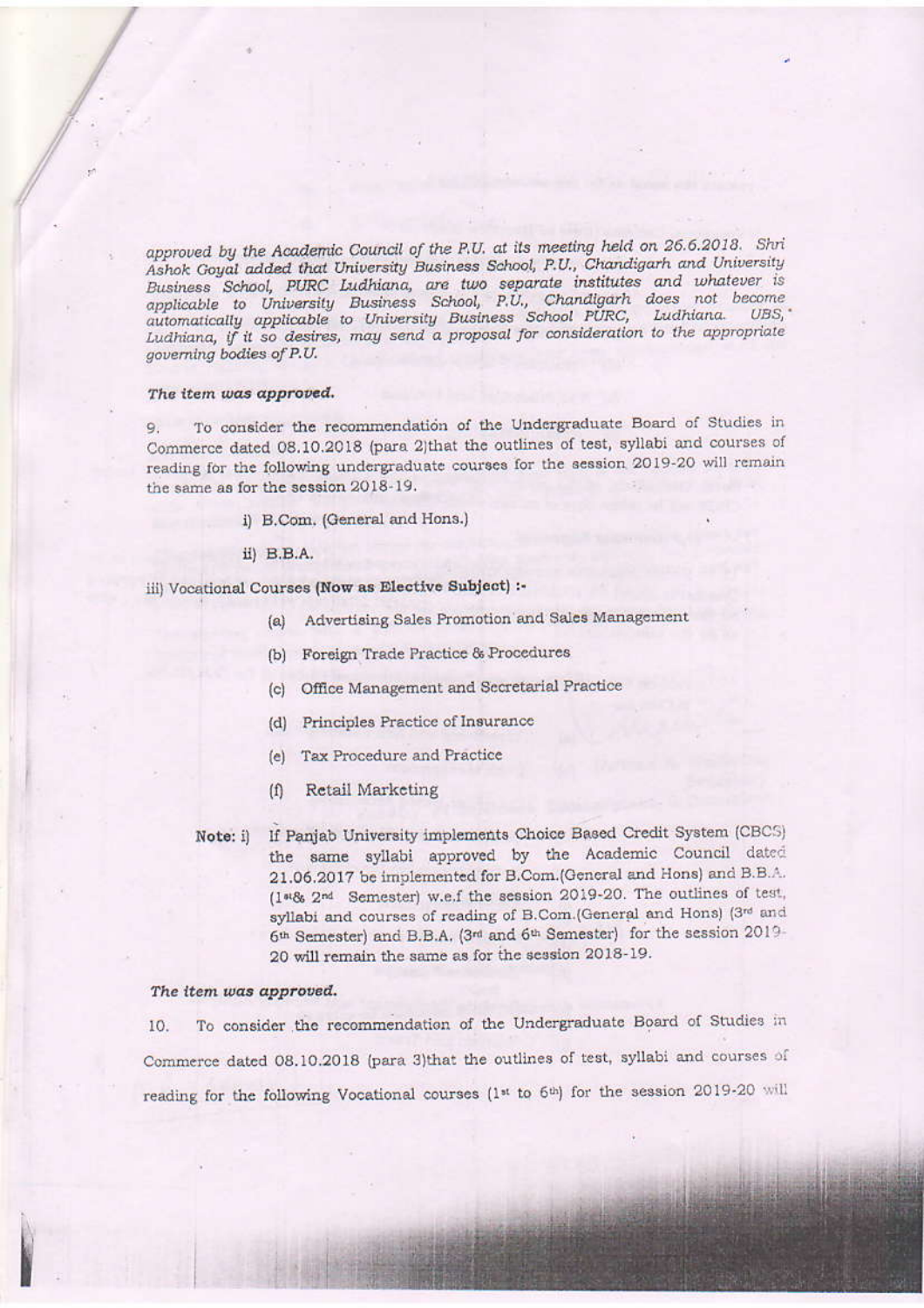remain the same as for the session 2018-19.

Vocational Courses (Now as Elective Subject) :-

- (a) Advertising Sales Promotion and Sales Management
- (b) Foreign Trade Practice & Procedures
- (c) Office Management and Secretarial Practice
- (d) Principles Practice of Insurance
- (c) Tax Procedure and Practice
- (f) Retail Marketing

Note: The syllabi of the above said Vocational courses 1st and 2nd Semester under CBCS will be taken care of as and when University adopts CBCS.

## The item was approved.

To consider the recommendation of the Undergraduate Board of Studies in 11. Commerce dated 08.10.2018 that the outlines of test, syllabi and courses of reading for the following undergraduate courses for the session 2019-20 will remain the stame as for the session 2018-19.

Add on Courses (Certificate/Diploma/Advanced Diploma) for , B.A./B.Sc. B.Com int-

- Advertising and Sales Management  $(a)$
- Bank Management  $(b)$
- Computer-Based Accounting  $(c)$
- Computer Based Business Statistics  $(d)$
- Entrepreneurship Development  $(e)$
- Event Management  $(f)$
- Foreign Trade Practice & Frocedures  $(g)$
- **Insurance Business**  $(h)$
- Portfolio Management and Security Analysis  $(i)$
- Tourism and Travel  $(i)$